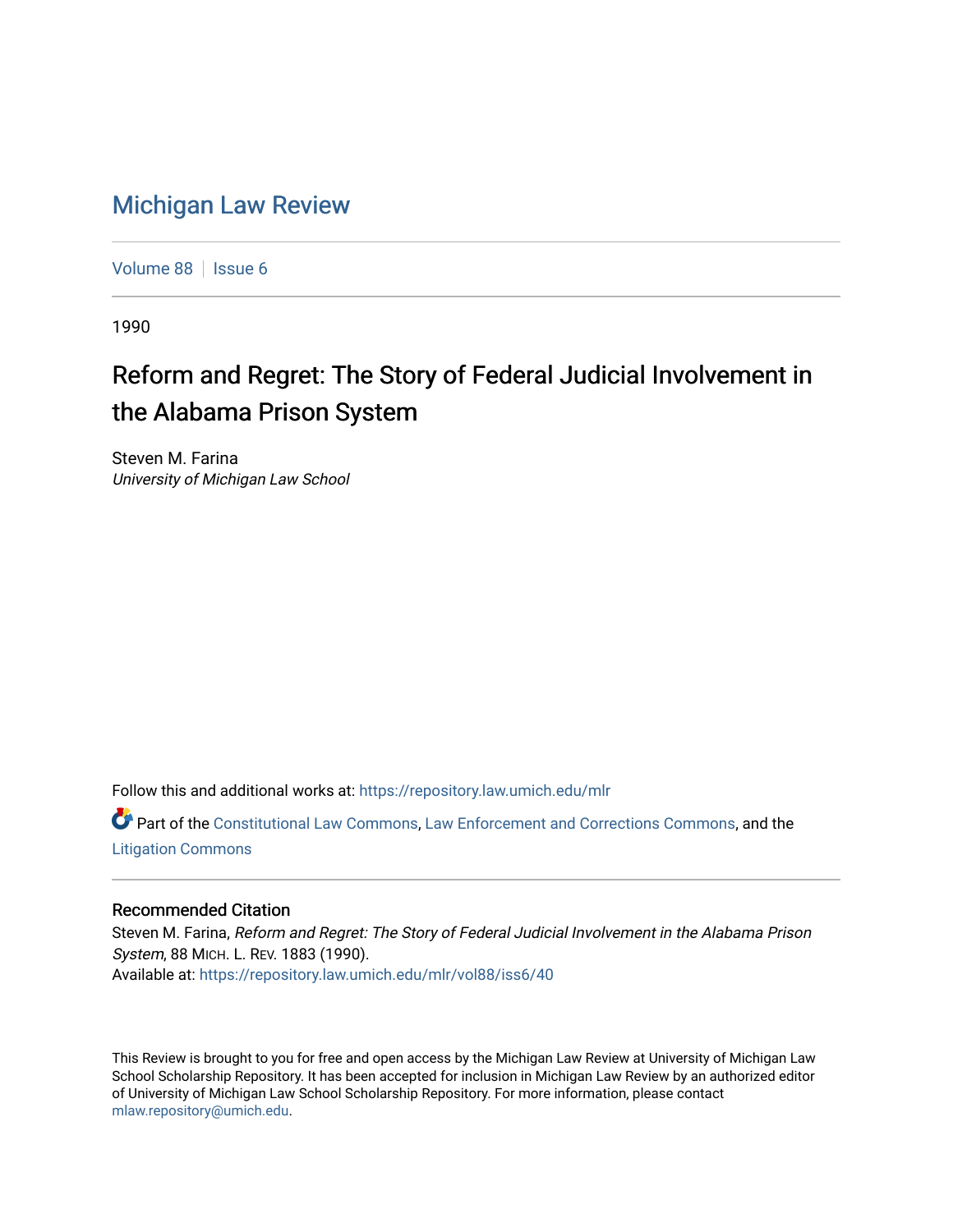REFORM AND REGRET: THE STORY OF FEDERAL JUDICIAL IN-VOLVEMENT IN THE ALABAMA PRISON SYSTEM. *By Larry* w. *Yackle.* New York: Oxford University Press. 1989. Pp. xii, 322. \$35.

I

In *Pugh v. Locke,* 1 U.S. District Court Judge Frank Johnson ruled that the oppressive conditions facing Alabama's prison population violated the eighth amendment's prohibition against cruel and unusual punishment.2 Among the numerous abuses he found were rampant overcrowding, dilapidated facilities, brutal disciplinary methods, and inadequate protection from violence at the hands of other inmates.<sup>3</sup> Judge Johnson responded with a detailed and far-reaching order supervising the day-to-day operations of the state's entire prison system. Alabama's prisons would operate under court order for the next eight years.

Larry Yackle's<sup>4</sup> *Reform and Regret* is an intriguing account of the use of litigation in the federal courts to reform the Alabama prison system. The book analyzes the circumstances that gave rise to the litigation, the ensuing legal battles, and the subsequent attempts to implement court-ordered reforms.

Professor Yackle observed these reform efforts while a faculty member at the University of Alabama Law School. While his role in the prison cases was for the most part peripheral,<sup>5</sup> Yackle tells this story from an insider's perspective.<sup>6</sup> In writing the book, he received substantial cooperation from many of the key participants in the litigation. The U.S. Attorney's office and attorneys for both the prisoners

2. The eighth amendment provides: "Excessive bail shall not be required, nor excessive fines imposed, nor cruel and unusual punishment inflicted." U.S. CONST. amend. VIII.

3. 406 F. Supp. at 322-26.

4. Professor of Law at the Boston University School of Law. Yackle taught at the University of Alabama Law School from 1974 until 1983.

5. Professor Yackle periodically provided legal advice to the prisoners' lawyers during the litigation. In addition, Yackle served as the University of Alabama's counsel when it became involved in one aspect of implementing Judge Johnson's order. During this period, Yackle also participated in a separate case concerning Alabama's sentencing laws. Pp. v-vi.

6. Although Yackle attempts to present the defendant's perspective, *Reform and Regret* primarily focuses on the internal activities of the plaintiffs, and his sympathies clearly lie with the forces for prison reform.

<sup>1. 406</sup> F. Supp. 318 (M.D. Ala. 1976), *ajfd. and remanded sub nom.* Newman v. Alabama, 559 F.2d 283 (5th Cir. 1977), *revd. in part per curiam sub nom.* Alabama v. Pugh, 438 U.S. 781, *cert. denied,* 438 U.S. 915 (1978). This decision was in response to two class action suits brought on behalf of the present and future inmates of Alabama state penal institutions. Yackle refers to these cases as *Pugh v. Sullivan* and *James v. Wallace.* The Federal Supplement, however, reports Judge Johnson's opinion under the name *Pugh v. Locke.* This is also the name most often used in the legal literature.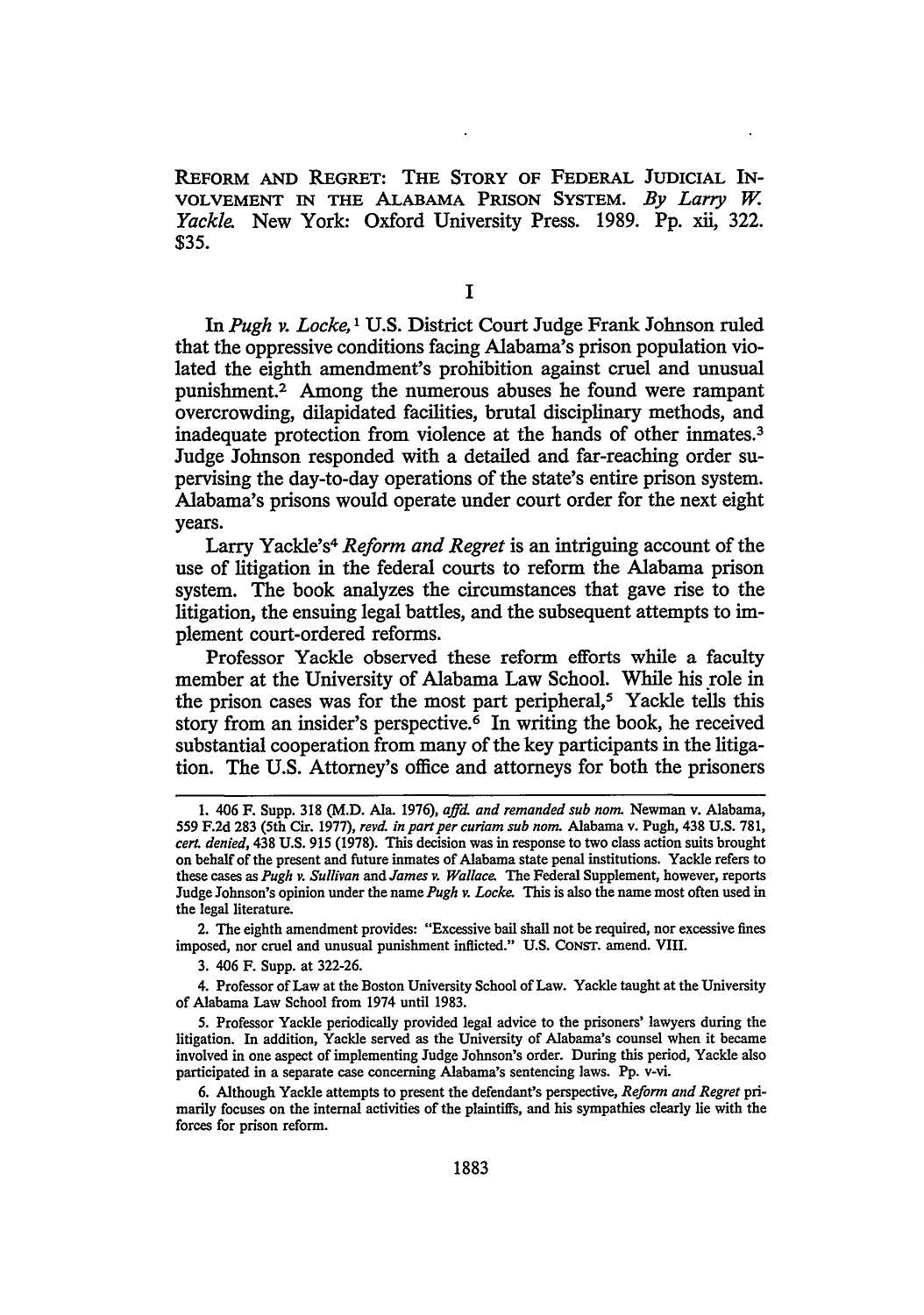and the penal authorities gave Yackle access to their files. The Justice Department also allowed him to examine some records. Judge Johnson even permitted him to review previously confidential files kept by the Human Rights Committee, the body established by Judge Johnson to implement the court's program for reform (p. ix). Yackle supplemented this extensive documentary record with formal interviews conducted with more than thirty participants in the litigation.<sup>7</sup> This thorough research enables Yackle to provide valuable insights into the development and implementation of reform litigation.

The first two chapters of *Reform and Regret* provide the reader with background to the litigation and identify a number of themes that resurface during later attempts to implement Judge Johnson's order. In this section, Yackle explores a wide range of topics, including previous attempts to advance social reform in Alabama through public law litigation<sup>8</sup> and Alabama's penal history. For instance, Yackle discusses Alabama's adoption during the mid-1800s of a convict lease program "which moved prisoners out of the prisons to coal mines where they served private masters . . ." (p. 10). This system served two objectives: it helped to ease prison crowding by removing inmates from overburdened state facilities, and it generated revenues that reduced the amount of public funding needed to support prisons (p. 10). The notion that prisoners should support themselves rather than depend upon public revenues is one that Yackle describes as an "old and familiar theme in Alabama" (p. 117), "to which state officials [still] unanimously subscribed" (p. 107) when *Pugh v. Locke* was tried. The persistence of this theme, he argues, helps explain the stubborn refusal of Alabama's executive and legislative branches to commit the resources necessary to carry out significant reforms.

Chapters 3 and 4 of *Reform and Regret* focus on the trial proceedings and the relief granted. Yackle provides insights into the legal strategies as well as other aspects of trial preparation by the prisoners' attorneys. He recounts the testimony of key witnesses and evaluates its impact upon the litigation. The evidence presented by the prisoners' lawyers was so damaging that state penal authorities accepted de-

<sup>7.</sup> Among those interviewed were Judge Johnson, lawyers on both sides, prison reform advocates, and Alabama penal authorities. Pp. x-xii.

<sup>8.</sup> There had been several previous attempts in Alabama to utilize litigation in the federal courts to implement social reform, a number of which had been successful. Yackle asserts that the federal courts' involvement in desegregation cases during the 1950s and 1960s "demonstrated [the] extraordinary capacity [of the courts] to manage elaborate lawsuits whose design was not merely to vindicate constitutional rights but, in a real sense, to reform the operations of complex public institutions." P. 4. The most famous Alabama case in which reform litigation was pursued in the federal courts also involved Judge Johnson. In Wyatt v. Stickney, 325 F. Supp. 781 (M.D. Ala. 1971), *enforced,* 344 F. Supp. 373 and 344 F. Supp. 387 (M.D. Ala. 1972), *modified sub nom.* Wyatt v. Aderholt, 503 F.2d 1305 (5th Cir. 1972), Judge Johnson held that patients confined to Alabama's mental hospitals had a constitutional right to treatment. In that case Judge Johnson fashioned ambitious remedial techniques which he utilized again in the prison litigation. Pp. 24-29.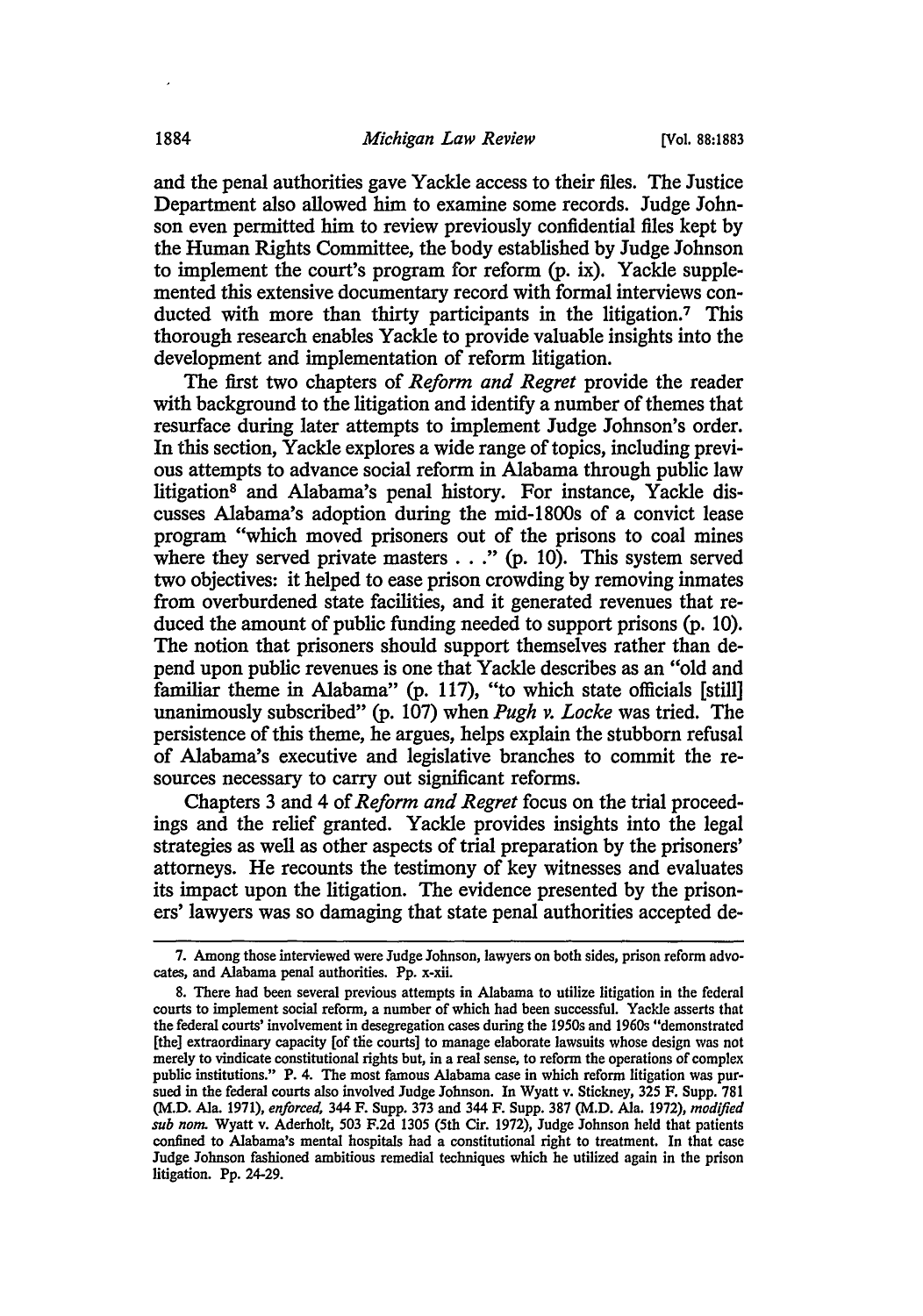feat halfway through the trial (pp. 93-94). Y ackle also examines the expansive relief granted by the court. Judge Johnson promulgated a detailed set of "Minimum Constitutional Standards for Inmates of [the] Alabama Penal System."9 These standards required that prisoners regularly receive specified clothing, linens, storage lockers, and other personal items. Each prisoner was entitled to at least sixty square feet of living space. Judge Johnson further ordered that all prisoners were entitled to have "meaningful" jobs and a chance to enroll in "basic" education or "vocational training programs" (pp. 102- 03). In addition, he required that prisoners be classified and separated on the basis of their propensity for violence, their educational and vocational needs, and their qualifications for "community-based" facilities (p. 102). Finally, he enjoined state officials from "accepting or permitting acceptance" of new prisoners into the system until the population in the state's facilities was reduced to "design capacity."<sup>10</sup> To monitor compliance with his order, Judge Johnson established and delegated authority to a Human Rights Committee. 11 These remedial measures constituted an extremely ambitious intervention by a federal judge into the field of prison reform.

The remainder of *Reform and Regret* details the difficult process of implementing Judge Johnson's order. In this section, Yackle identifies the many obstacles in the way of reform. Yackle is especially critical of several Alabama politicians, most notably Governor George Wallace, who sought political gain from the crisis facing the state's prison system. Compliance with Judge Johnson's order required the expenditure of substantial amounts of state funds. 12 Some Alabamians were doubtful that the cause of prison reform was worth such a cost. Others resented a federal judge imposing change upon state institu-

<sup>9.</sup> Pp. 101-04; Pugh v. Locke, 406 F. Supp. 318, 331-35 (M.D. Ala. 1976), *affd. and remanded sub nom* Newman v. Alabama, 559 F.2d 283 (5th Cir. 1977), *revd. in part per curiam sub nom* Alabama v. Pugh, 438 U.S. 781, *cert. denied sub. nom* Newman v. Alabama, 438 U.S. 915 (1978).

<sup>10.</sup> P. 95. This proved to be one of the most controversial aspects of Judge Johnson's order. Because of the order, new convicts could not immediately be placed in state facilities. Unfortunately, this caused serious overcrowding in local jails where prisoners were kept while awaiting admission to the state prisons. Pp. 122-23, 168-76.

<sup>11.</sup> The Human Rights Committee (HRC) was authorized to "inspect facilities and records, interview prisoners, and review any plans developed by the defendants." Pp. 103-04. On appeal, the Fifth Circuit ordered that the HRC be dissolved. Newman v. Alabama, 559 F.2d 283, 290 (5th Cir. 1977), *revd. in part per curiam sub nom* Alabama v. Pugh, 438 U.S. 781, *cert. denied, sub nom* Newman v. Alabama 438 U.S. 915 (1978). Judge James Coleman, writing for the court, asserted that "the Committee undoubtedly did impermissibly intrude, and had every appearance of impermissibly intruding, upon functions properly belonging to the daily operation of the Alabama prison system." 559 F.2d at 289. Accordingly, the HRC was disbanded. Judge Johnson's order was sustained in all other significant respects. Pp. 136-37.

<sup>12.</sup> Shortly after Judge Johnson's decision, the Alabama legislature commissioned a study to determine the cost of implementing certain basic reforms. The study concluded that at a minimum, physical improvements at the major Alabama institutions required an expenditure of \$79 million more than the prison systems' annual budget. P. 108.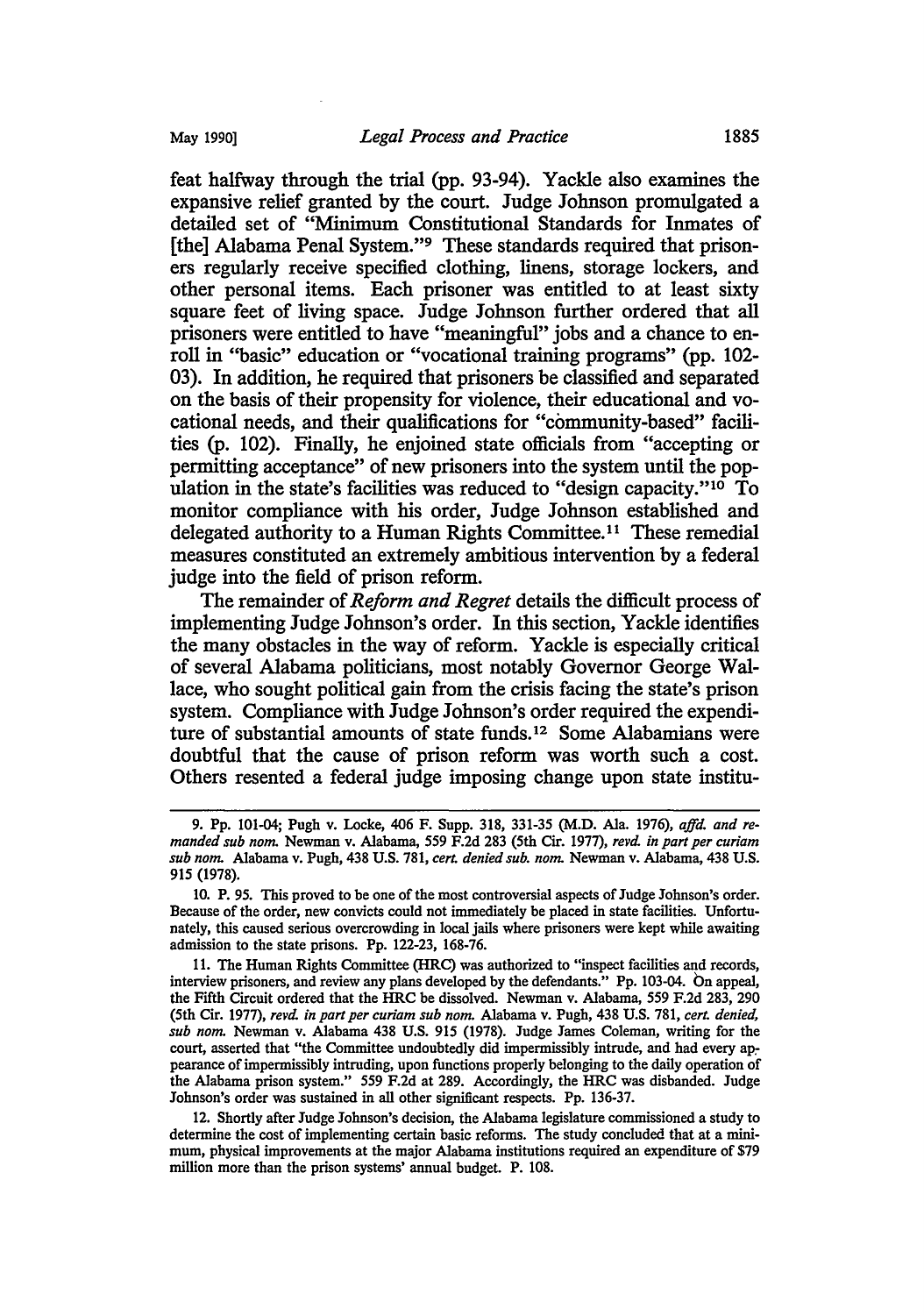tions. Governor Wallace played upon these sentiments. In a news conference following Johnson's decision, Wallace asserted that the decision was " 'just another example of the federal court trying to run our state'" (p. 105). In a later statement, Wallace claimed that " 'thugs and federal judges' " had " 'just about taken over society' " and that" 'a vote for George C. Wallace might give a political barbed wire enema to some federal judges  $\dots$ .'"<sup>13</sup>

Politics also conflicted with reform on a less visceral level. During this period, many state officials adopted tough "anti-crime" postures that frustrated attempts to ameliorate the overcrowding problem in the state's prisons. While prison reform advocates were attempting to reduce the state's prison population, many politicians advocated tougher sentencing laws and less liberal parole policies. 14 The culmination of this conflict occurred when U.S. District Judge Robert Varner ordered the state to release prisoners as a means of reducing overcrowding. <sup>15</sup>

Yackle also cites bureaucratic intransigence and incompetence as major obstacles to reform. Penal authorities reacted very defensively to charges that they had mismanaged the state's prison system. They also resented the intrusive judicial involvement in their area of expertise. One particularly telling example of this is the ill-fated attempt by Judge Johnson to fashion an effective prisoner classification system. Most reform advocates regarded the establishment of such a program as central to the task of reform. Classification of prisoners provided a means of improving safety within the prisons by separating violent from nonviolent inmates. In addition, classification identified prisoners who were candidates for educational and vocational training, thus enhancing their opportunities for rehabilitation (p. 138). Judge Johnson was convinced that state officials were incapable of formulating an adequate classification system on their own. He therefore ordered the state to contract with the University of Alabama's Center for Correctional Psychology to aid in implementing a classification program. Unfortunately, the Center and penal authorities failed to cooperate. Personal animosities and differences in approach frustrated any chance of the program's success. Eventually, the project was abandoned and the task of classification was left to state officials. In their hands, classification never achieved the objectives hoped for by reform advocates.

<sup>13.</sup> P. 105. Governor Wallace advanced many of these same themes years earlier during the struggle for desegregation in Alabama.

<sup>14.</sup> It is of course the prerogative of Alabama's elected officials to advocate these policies. The important point to note is the difficulty of implementing judicially imposed reform absent cooperation from the executive and legislative branches.

<sup>15.</sup> Pp. 171-72, 175-77, 196-221. Judge Varner took control of the Alabama prison litigation in 1979 when Judge Johnson was elevated to the Fifth Circuit.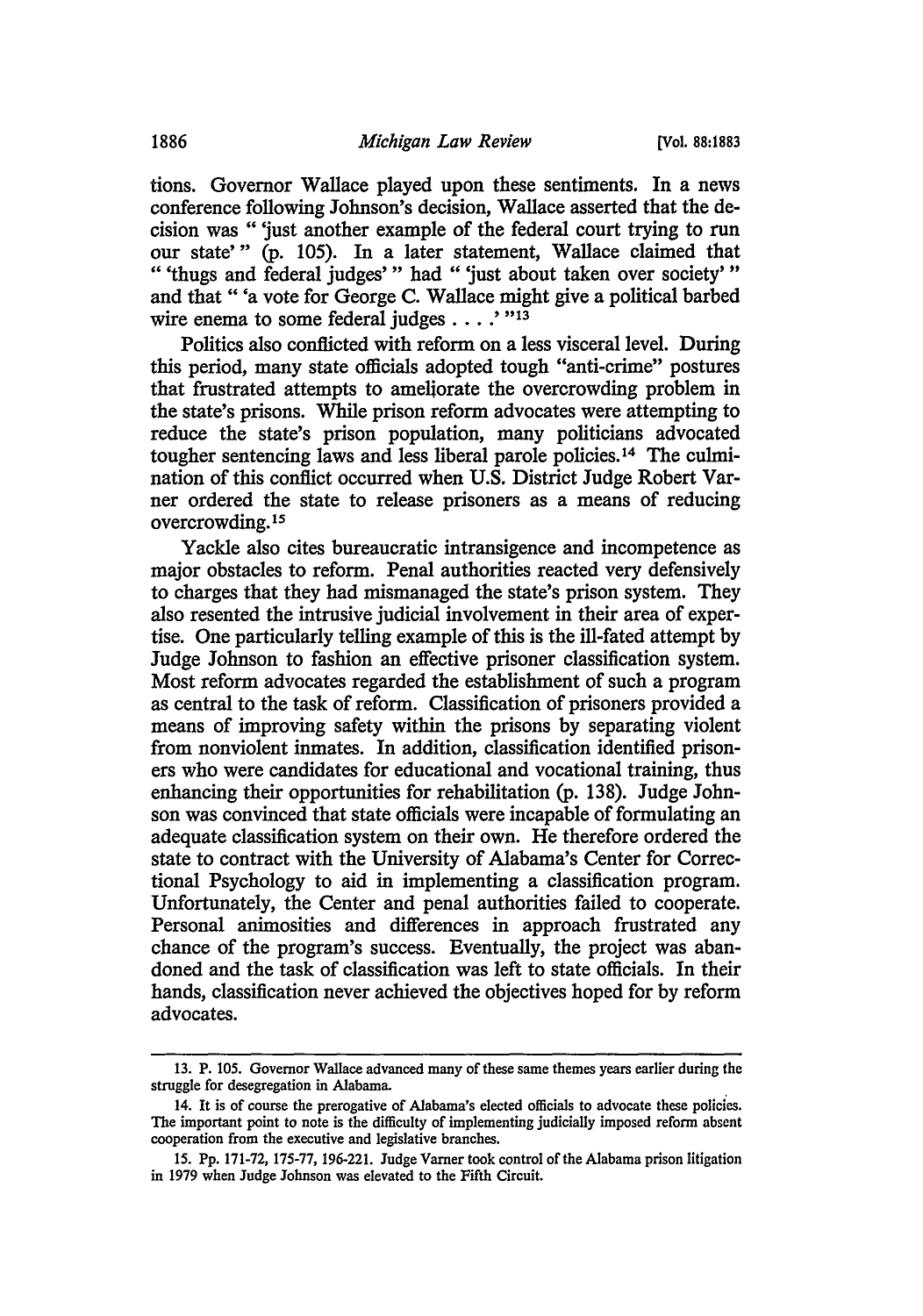Yackle's goal is to develop a thorough record of the Alabama prison litigation (p. vi). In the process, he hopes to contribute to a greater understanding of the advantages and limitations of judicially imposed institutional reform. Yackle's thoroughly researched and carefully presented account is successful in achieving both goals. For this reason, *Reform and Regret* provides a useful contribution to current scholarship in this area. Yackle, however, leaves unaddressed several important and controversial issues raised by the Alabama prison litigation. Yackle's analysis does not explore in any detail the constitutional rights at issue in this litigation, or the propriety of the intrusive remedy chosen by Judge Johnson to protect those rights.

With respect to the constitutional rights at issue in the prison litigation, considerable controversy remains regarding the precise requirements imposed by the eighth amendment, and the standard to be used to determine if a constitutional violation exists.16 Judge Johnson embraced the "totality of conditions" approach in holding that the Alabama prison conditions violated the eighth amendment (p. 100). Under this analysis, courts examine the cumulative impact of prison conditions upon inmates. Given this approach, courts may intervene even though no single condition rises to the level of a constitutional violation.17 Judge Johnson was among the first to employ this analysis,<sup>18</sup> and although it has since been adopted by other courts, it remains controversial.19

Yackle provides little analysis of the totality of conditions approach, nor does he devote significant attention to the proper scope of the eighth amendment. Given the history of the Alabama prison litigation, however, this is understandable. The defendants conceded during the trial that the condition of the state's prisons violated the eighth amendment (pp. 93-94). Therefore, the finding of a constitutional violation was not the focus of the litigation. Nevertheless, read-

<sup>16.</sup> *See, e.g.,* Robbins & Buser, *Punitive Conditions of Prison Confinement: An Analysis of*  Pugh v. Locke *and Federal Court Supervision of State Penal Administration Under the Eighth Amendment, 29 STAN. L. REV. 893, 900-20 (1977); Comment, Challenging Cruel and Unusual Conditions of Prison Confinement: Refining the Totality of Conditions Approach,* 26 How. L.J. 227, 231 (1983).

<sup>17.</sup> *See* Comment, *supra* note 16, at 230-31.

<sup>18.</sup> Judge J. Smith Henley was the first to adopt the totality of conditions analysis in Holt v. Sarver, 309 F. Supp. 362 (E.D. Ark. 1970), *ajfd. and remanded,* 442 F.2d 304 (8th Cir. 1971). *See* Comment, *supra* note 16, 232.

<sup>19.</sup> Several circuits have been extremely skeptical about embracing the totality of conditions approach. *See e.g.*, Groseclose v. Dutton, 829 F.2d 581, 585 (6th Cir. 1987) (lower court erred in utilizing a totality of the circumstances standard); Toussaint v. McCarthy, 801 F.2d 1080, 1107 (9th Cir. 1986) ("[A] number of *unrelated* conditions, each of which satisfy eighth amendment requirements, cannot in combination amount to an eighth amendment violation."), *cert. denied,*  481 U.S. 1069 (1987); see also Comment, *supra* note 16, at 231 ("As a vehicle for judiciallyimposed prison reform, the totality approach has incited considerable controversy.").